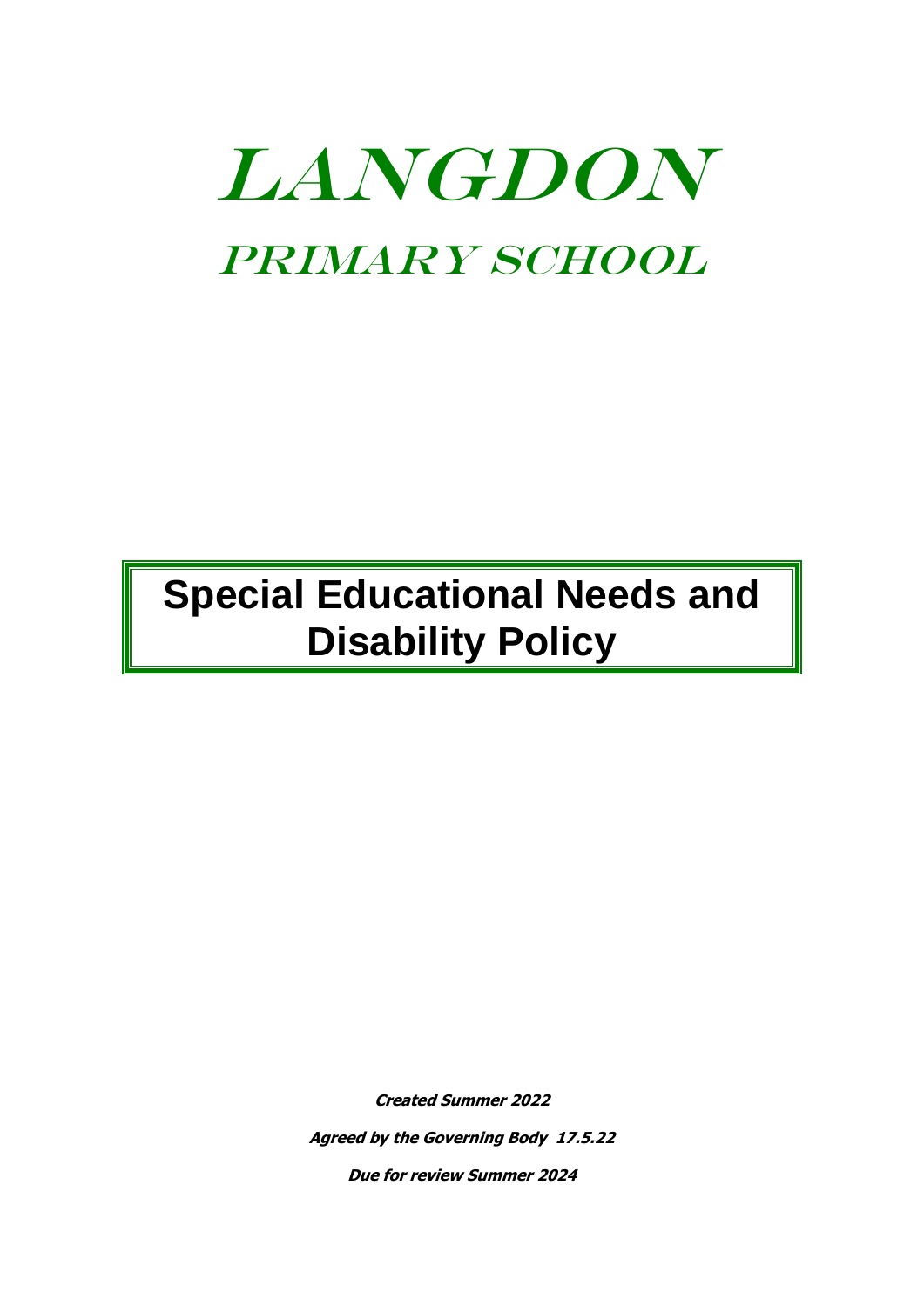### *S***pecial Educational Needs Policy**

#### **Rationale**

A child or young person has SEND if they have a learning difficulty or disability which calls for special educational provision to be made for him or her.

A child of compulsory school age or a young person has a learning difficulty or disability if he or she:

• has a significantly greater difficulty in learning than the majority of others of the same age, or

• has a disability which prevents or hinders him or her from making use of facilities of a kind generally provided for others of the same age in mainstream schools.

For children aged two or more, special educational provision is educational or training provision that is additional to or different from that made generally for other children or young people of the same age by mainstream schools.

Many children and young people who have SEND may have a disability under the Equality Act 2010 – that is '…a physical or mental impairment which has a long-term and substantial adverse effect on their ability to carry out normal day-to-day activities'. This definition provides a relatively low threshold and includes more children than many realize: 'long-term' is defined as 'a year or more' and 'substantial' is defined as 'more than minor or trivial'. This definition includes sensory impairments such as those affecting sight or hearing, and long-term health conditions such as asthma, diabetes, epilepsy, and cancer. Children and young people with such conditions do not necessarily have SEND, but there is a significant overlap between disabled children and young people and those with SEND. Where a disabled child or young person requires special educational provision they will also be covered by the SEND definition.

This document is a statement of the aims, principles and strategies for provision for children with Special Educational Needs at Langdon Primary School.

KCC guidelines and 'SEND Code of Practice' (January 2015) have been taken into consideration in formulating this policy. This document conforms to those guidelines, although the format differs from those in the Code of Practice.

This document provides a framework for the identification of and provision for children with special educational needs.

#### **Aims**

- To identify at the earliest opportunity all children who need special consideration to support their physical, sensory, social, emotional, behavioural, communicative or cognitive development.
- To ensure that these children are given appropriate support to allow every child full access to the National Curriculum in a positive framework.
- To ensure children with a Special Educational Need or disability make appropriate or better levels of progress and to close the achievement gap between these children and their peers.
- To ensure that these children are fully included in all activities of the school in order to promote the highest levels of achievement.
- To involve parents, pupils and others in a developing partnership of support, enabling them full confidence in the strategy as adopted by the school.

#### **Objectives**

These objectives are derived from the aims and guide our decisions in relation to planning provision.

- To provide a broad, balanced and suitably differentiated curriculum relevant to pupils needs, through all staff sharing responsibility for SEND.
- To demonstrate that meeting the needs of children's learning and/or behaviour is part of a high quality mainstream education.
- To plan for any pupil who may at some time in their education have Special Educational Needs.
- To promote self worth and enthusiasm by encouraging independent learning at all ages.
- To give every child the entitlement to a sense of achievement.
- To identify, monitor and support pupils who will need extra resources and/or teaching help as early as possible.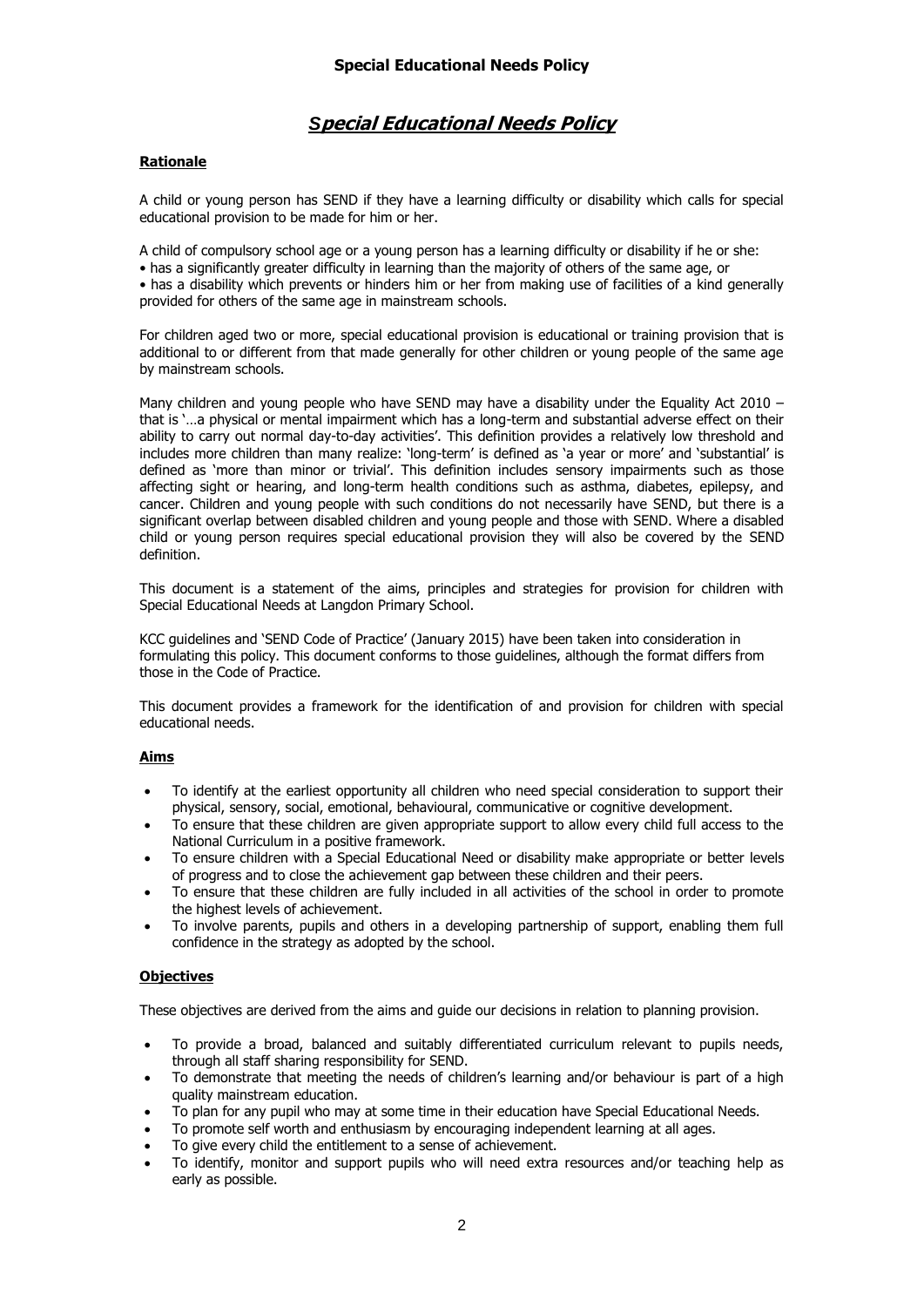- To work in partnership with the child's parents and external agencies to provide for the child's needs.
- To regularly review the policy and practical arrangements to achieve best value.

#### **Roles and Responsibilities**

#### **All members of the school community work towards the school's aims by:-**

- Using school procedures for identifying, assessing and making provision for pupils with SEND.
- Sharing a partnership approach to provision.

#### **The Governing Body in co-operation with the Head Teacher:-**

- Determines the school's general policy and approach to the provision for children with SEND.
- Establishes the appropriate staff and funding arrangements and maintains a monitoring oversight of the school's work.
- Is responsible for reviewing the SEND Policy.
- Has appointed Mrs Claire Long as the Link Governor with responsibility for Special Needs. Mrs Long will monitor and support the school's work on behalf of the children with SEND.

#### **The Head Teacher:-**

- Has strategic responsibility for overseeing the provision of support for children with SEND and keeping the Governing Body fully informed.
- Is responsible (with the Governing Body) for monitoring and evaluating the success of this policy and ensuring that necessary revisions are undertaken.
- Will take on the responsibility as Special Educational Needs Coordinator.

#### **The Special Educational Needs Co-ordinator (SENCo) is responsible for:-**

- The daily implementation of the SEND Policy.
- Liaising with and advising parents, teaching and support staff.
- Managing and Leading the Teaching Assistant team.
- Coordinating the provision for children with SEND.
- Monitoring the effectiveness of provision for children with SEND, including assessment outcomes and progress.
- Overseeing the records of all children with SEND.
- Contributing to the in-service training of staff.
- Liaising with external agencies, inc the Local Authority or LA (CoP 5:32 and 6:35).

#### **Teachers:-**

- Are involved in the development of the SEND Policy.
- Must all be aware of the school's procedures for identifying, assessing, monitoring and making provision for pupils with SEND.
- Take responsibility for making arrangements to meet the needs of children with SEND in their classroom including ensuring high quality teaching, differentiated for individual pupils and the day to day management of the teaching assistants.
- Monitor the effectiveness of provision in light of assessment and progress tracking data, and make necessary amendments to provision in order to secure good outcomes for the child's learning and/or well being.
- Liaise with parents and the pupil to ensure that they are aware of the child's special needs and that their wishes and views are heard and considered when planning to meet the needs of the child.

#### **Teaching Assistants:-**

- Must be aware of the school procedures for meeting the needs of children with SEND.
- Work, under the direction of the class teacher and/or SENCo, to provide appropriate and tailored support to meet the needs of children with SEND.
- Keep records to inform assessment of attainment and progress.

#### **Roles as of Summer 2021:**

- SEND Governor: Mrs Claire Long
- Headteacher: Mrs Lynn Paylor Sutton
- SENCo: Mrs Lynn Paylor Sutton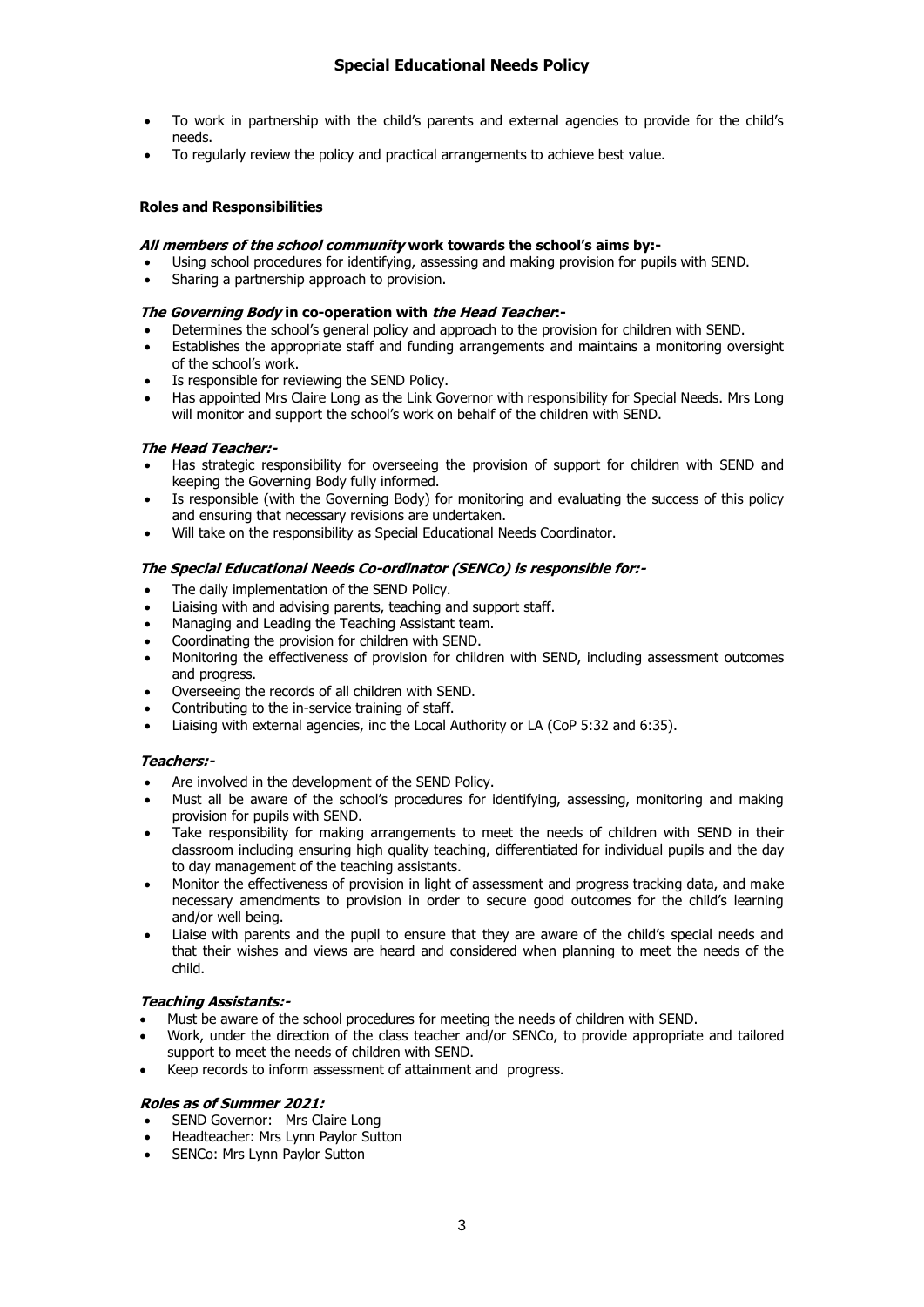#### **Admission Arrangements for Pupils with SEND**

The school strives to be a fully inclusive school. It acknowledges the range of issues to be taken account of in the process of development All pupils are welcome, including those with SEND, in accordance with the LA and school admissions policies. According to the Education Act 1996, (Section 316), if a parent wishes to have their child with a statement educated in the mainstream, the LA must provide a place unless this is incompatible with the efficient education of other children, and there are no reasonable steps that can be taken to prevent this incompatibility.

#### **Allocation of Resources**

- The SEND budget devolved to schools by the LA aims to distribute available funds as equitably as possible between schools according to relative levels of need based on socio-economic and additional educational needs factors.
- The budget should be used to meet teaching, support and curriculum expenses.
- Additional funds are allocated to pupils with Education and Health Care Plans.
- The Head Teacher/SENCo, is responsible for ensuring the effective use of these resources and the deployment of the designated support staff.
	- Action to meet pupils SEND happens in a variety of ways:
		- o Assessment, planning, doing & review
		- o Grouping for teaching purposes
		- o Additional human resources
		- o Curriculum and teaching methods
		- $\circ$  Development of practice through training and collaboration with other schools, planning, review and liaison time, improved staff-child ratio and use of alternative resources.

#### **Identification, Assessment and Monitoring**

When a pupil enters the school, staff assess their level of attainment and monitor progress to identify need at the earliest point. This enables them to make effective provision to meet the child's need which will improve long-term outcomes for the child or young person. High quality teaching within the usual classroom environment is our first priority before intervention is considered. Where a child fails to attain in line with their peers or make expected progress then specific interventions are considered and implemented. All staff are vigilant when considering pupil attainment and progress and timely action is put in place to address any concerns. Monitoring of the quality of intervention and of its impact is part of the wider school monitoring timetable and ensures that children are getting the best from any work adults undertake with them in order to address their needs.

Staff employ a four stage approach when planning to meet the needs of children with SEND ie assess, plan, do and review. At each stage the impact of any intervention and/or teaching is paramount.

#### **Assess**

In identifying a child as needing SEND support the class teacher, working with the SENCO, carries out a clear analysis of the pupil's needs. This draws on the teacher's assessment and experience of the pupil, their previous progress and attainment, as well as information from the school's core approach to pupil progress, attainment, and behaviour. It also draws the individual's development in comparison to their peers and national data, the views and experience of parents, the pupil's own views and, if relevant, advice from external support services.

These assessments are reviewed regularly, at least 3 times per year. This helps to ensure that support and intervention are matched to need, barriers to learning are identified and overcome, and that a clear picture of the interventions put in place and their effect is monitored.

In some cases, outside professionals from health or social services are contacted to support the school with assessing a child's needs.

#### **Plan**

The support and intervention provided is selected to meet the outcomes identified for the pupil, based on reliable evidence of effectiveness, and is provided by staff with sufficient skills and knowledge. Training is made available to staff where necessary.

Parents are made aware of any planned support and interventions and, where appropriate, parental involvement at home is encouraged in order to reinforce or contribute to progress.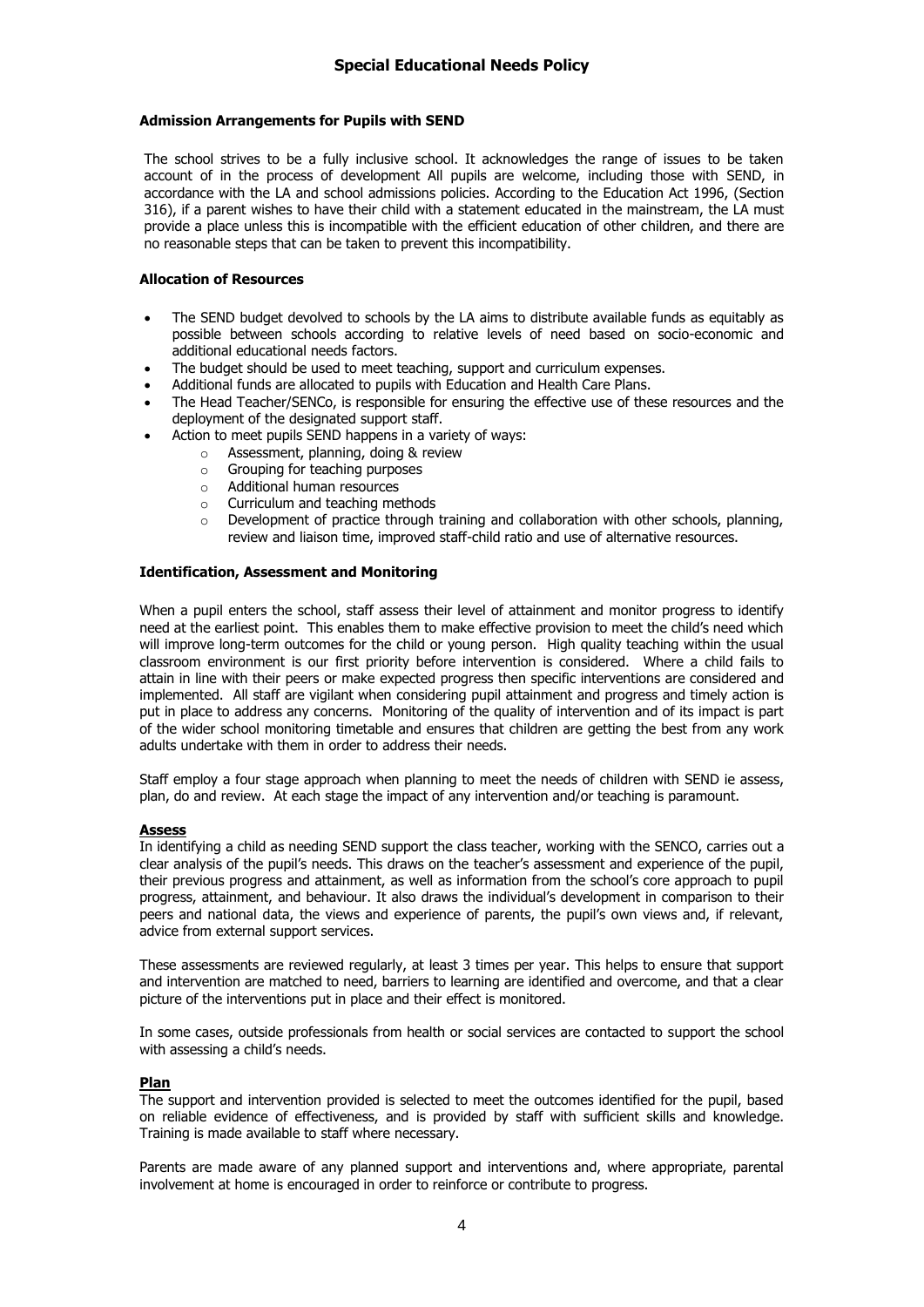#### **Do**

The class teacher remains responsible for working with the child on a daily basis. Where the interventions involve group or one-to-one teaching away from the main class, they still retain responsibility for the pupil. They work closely with any teaching assistants or specialist staff involved, to plan and assess the impact of support and interventions and how they can be linked to classroom teaching. The SENCO supports the class teacher in the further assessment of the child's particular strengths and weaknesses, in problem solving and advising on the effective implementation of support.

#### **Review**

The impact and quality of the support and interventions are regularly evaluated, along with the views of the pupil and their parents. The class teacher, working with the SENCO, revises the support in light of the pupil's progress and development, deciding on any changes to the support and outcomes in consultation with the parent and pupil.

The staff at the school plan to meet children's individual needs in the following four broad areas. They are aware that in practice, individual children or young people often have needs that cut across all these areas and that their needs may change over time. Detailed assessments of needs ensure that the full range of an individual's needs is identified, not simply the primary need. The support provided to an individual is always be based on a full understanding of their particular strengths and needs and we seek to address them all using well planned interventions targeted at their areas of difficulty and where necessary specialist equipment or software.

#### **Communication and Interaction**

Children and young people with speech, language and communication needs (SLCN) have difficulty in communicating with others. This may be because they have difficulty saying what they want to, understanding what is being said to them or they do not understand or use social rules of communication. The profile for every child with SLCN is different and their needs may change over time. They may have difficulty with one, some or all of the different aspects of speech, language or social communication at different times of their lives.

Children and young people with Autistic Spectrum Disorders, including Asperger's Syndrome and Autism, are likely to have particular difficulties with social interaction. They may also experience difficulties with language, communication and imagination, which can impact on how they relate to others.

#### **Cognition and learning**

Support for learning difficulties may be required when children and young people learn at a slower pace than their peers, even with appropriate differentiation. Learning difficulties cover a wide range of needs, including moderate learning difficulties (MLD), severe learning difficulties (SLD), where children are likely to need support in all areas of the curriculum and associated difficulties with mobility and communication, through to profound and multiple learning difficulties (PMLD), where children are likely to have severe and complex learning difficulties as well as a physical disability or sensory impairment.

Specific learning difficulties (SpLD), affect one or more specific aspects of learning. This encompasses a range of conditions such as dyslexia, dyscalculia and dyspraxia.

#### **Social, emotional and mental health difficulties**

Children and young people may experience a wide range of social and emotional difficulties which manifest themselves in many ways. These may include becoming withdrawn or isolated, as well as displaying challenging, disruptive or disturbing behaviour. These behaviours may reflect underlying mental health difficulties such as anxiety or depression, self-harming, substance misuse, eating disorders or physical symptoms that are medically unexplained. Other children and young people may have disorders such as attention deficit disorder, attention deficit hyperactive disorder or attachment disorder.

#### **SENDsory and/or physical needs**

Some children and young people require special educational provision because they have a disability which prevents or hinders them from making use of the educational facilities generally provided. These difficulties can be age related and may fluctuate over time. Many children and young people with vision impairment (VI), hearing impairment (HI) or a multi-sensory impairment (MSI) will require specialist support and/or equipment to access their learning, or habilitation support. Children and young people with an MSI have a combination of vision and hearing difficulties.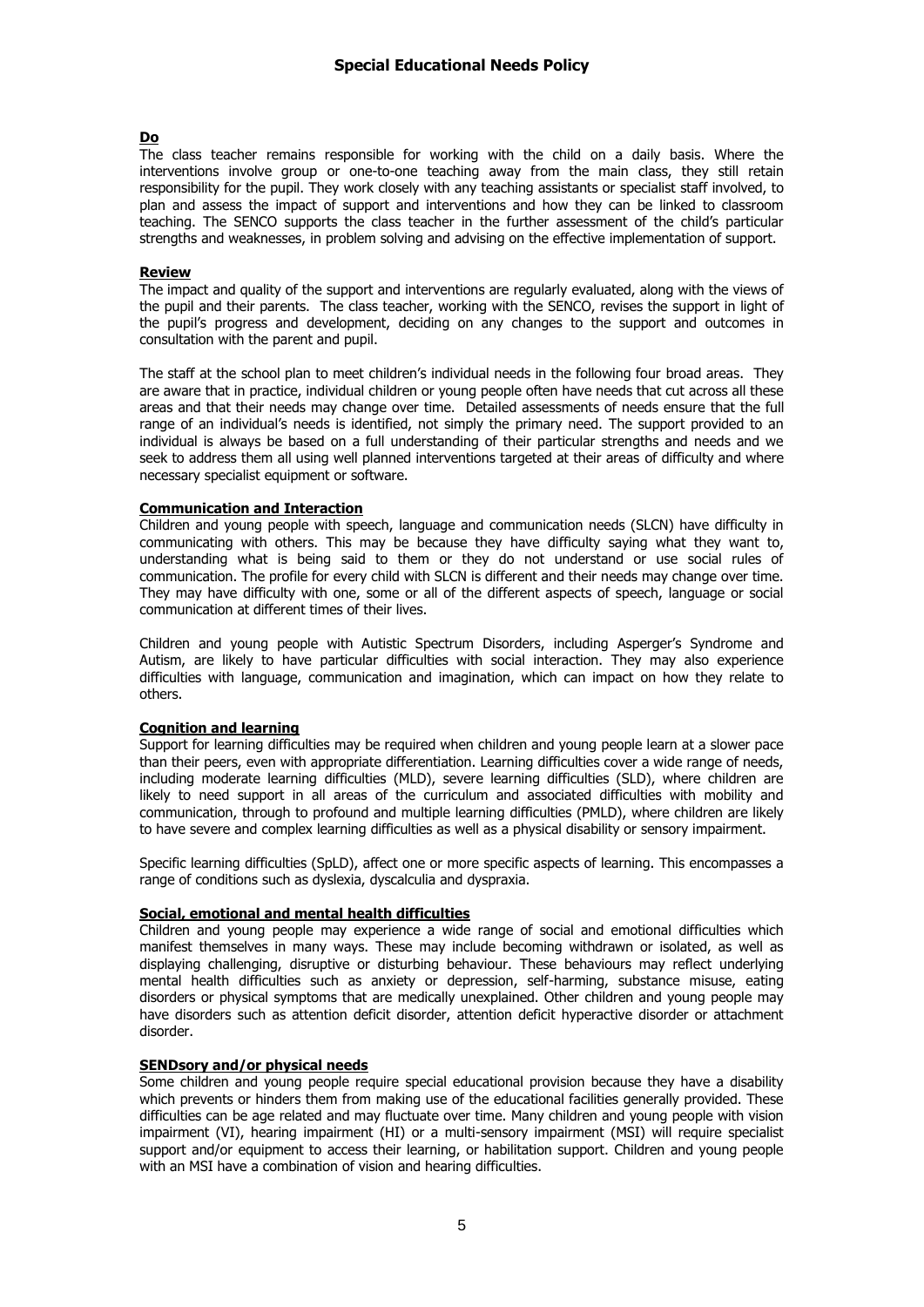#### **Education and Health Care Assessment**

Where, despite the school having taken relevant and purposeful action to identify, assess and meet the SEND of the child or young person, the child or young person has not made expected progress, the school in consultation with the parents may request an Education, Health and Care needs Assessment in line with Local Authority procedures.

Where an Education and Health Care Plan is issued the school will follow statutory and Local Authority guidelines in terms of meeting the requirements of the individual's plan and for reviewing the plan. At all times, the fundamental principles included in this policy for assessing, planning for, implementing and reviewing strategies for supporting a child's needs will be applied when a plan is in place since this is regarded as a model for good practice.

#### **Providing Curriculum Access and Inclusion**

Pupils with SEND will have access to a balanced and broadly based National Curriculum, with the opportunity to join in all the activities of the school.

The school strives to be an inclusive school, engendering a sense of community and belonging through its:-

- Inclusive ethos.
- Broad and balanced curriculum for all children.
- Systems of identification of barriers to learning and participation.
- Use of differing strategies in order to effectively engage children in the learning progress.
- High expectations and suitable targets for all children.
- Access to support for learning from tutors, additional teacher and teaching assistants.

#### **Evaluating Success**

The success of the school's SEND Policy and Provision is evaluated through:-

- Monitoring of classroom practice by the Head Teacher/SENCo and other Subject Leaders.
	- Analysis of tracking data and test results
		- $\circ$  For individual pupils
		- o For groups
			- Value Added data for SEND pupils
			- Monitoring of procedures and practice by SEND Governor
			- **EXECT** School self-evaluation, using a variety of approaches (School Self Evaluation, SIP, Quality Assurance monitoring, Action Plans).

#### **Complaints**

Any complaints regarding the SEND Policy or the provision made for children with SEND should be addressed:-

- In the first instance to the Class Teacher.
- If parents need further advice they should arrange a meeting with the Head Teacher/SENCo.
- If they still feel concerned they may contact the SEND Governor and/or the Information, Advice and Support Kent (IASK) Service who may allocate an individual parent supporter or refer to the mediation service.
- The school will inform parents of these services.

All should follow the procedure as outlined in the Complaints Policy.

#### **Partnership within and beyond the school**

#### Staff Development

The auditing of training needs is based upon the TTA National Standards for SENCos and specialist teachers of SEND as well as School Improvement Plans.

• SENCos, Teachers and TAs will attend SEND courses which are of interest and have a particular relevance to the children they are supporting.